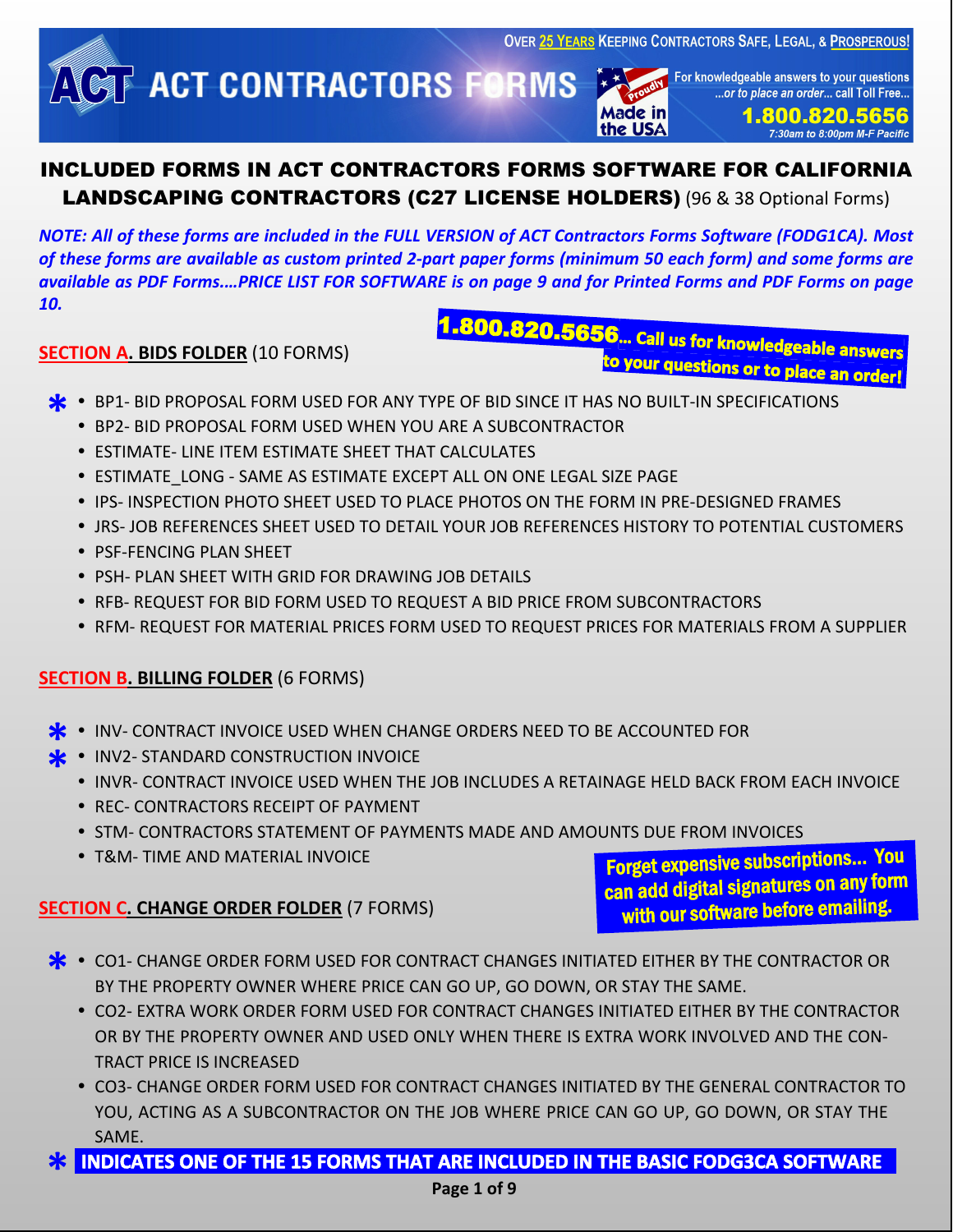- CO4- EXTRA WORK ORDER FORM USED FOR CONTRACT CHANGES INITIATED BY THE GENERAL CONTRAC-TOR TO YOU, ACTING AS A SUBCONTRACTOR ON THE JOB AND USED ONLY WHEN THERE IS EXTRA WORK INVOLVED AND THE CONTRACT PRICE IS INCREASED
- CO5- CHANGE ORDER FORM USED FOR CONTRACT CHANGES INITIATED BY YOU, THE CONTRACTOR, TO ONE OF YOUR SUBCONTRACTORS ON THE JOB WHERE PRICE CAN GO UP, GO DOWN, OR STAY THE SAME.
- CO6- EXTRA WORK ORDER FORM USED FOR CONTRACT CHANGES INITIATED BY YOU, THE CONTRACTOR, TO ONE OF YOUR SUBCONTRACTORS ON THE JOB AND USED ONLY WHEN THERE IS EXTRA WORK IN-VOLVED AND THE CONTRACT PRICE IS INCREASED
- COL- CHANGE ORDER LOG FORM USED BY YOU TO KEEP TRACK OF THE CHANGE ORDERS ISSUED

# **SECTION D. CONTRACTS FOLDER** (37 FORMS IN THE MAIN FOLDER AND THREE SUB FOLDERS)

# **SECTION D1**. COMMERCIAL & NEW CONSTRUCTION CONTRACTS SUB-FOLDER (6 FORMS)

- COW- COST OF WORK ADDENDUM TO A TIME AND MATERIAL CONTRACT DETAILING WHAT WILL BE BILLED
- COW2- COST OF WORK ADDENDUM FOR COST PLUS CONTRACTS DETAILING WHAT JOB COSTS ARE
- CPF- COST PLUS FIXED FEE CONTRACT USE FORM "COW2" WITH THIS CONTRACT AND IS NOT FOR HOME IMPROVEMENT IN CALIFORNIA
- CPP- COST PLUS PERCENTAGE CONTRACT USE FORM "COW2" WITH THIS CONTRACT AND IS NOT FOR HOME IMPROVEMENT IN CALIFORNIA
- **\*** GC1- CONSTRUCTION CONTRACT USED FOR NON- HOME IMPROVEMENT WORK SUCH AS COMMERCIAL,<br>AND NEW CONSTRUCTION AND NEW CONSTRUCTION
	- TMC- NON-RESIDENTIAL CONSTRUCTION PROPOSAL/CONTRACT USED FOR SIMPLER JOBS WHEN PROPERTY LINES, ETC. AND OTHER CONDITIONS DO NOT APPLY AND THE WORK IS BEING COMPENSATED FOR BY TIME AND MATERIAL... USE FORM "COW" WITH THIS CONTRACT Complies with the new CA 2021

**SECTION D2**. HOME IMPROVEMENT CONTRACTS SUB-FOLDER (27 FORMS *9 with 3-day cancellation; 9 with 5-day cancellation for customers 65 years of age and older; 9 with 7-day cancellation for disasters*) (5) day Cancellation Law Per AB 2471

- CASIMPLE- HOME IMPROVEMENT PROPOSAL/CONTRACT THAT HAS BEEN SIMPLIFIED FOR USE WHEN NO DOWNPAYMENT OR PROGRESS PAYMENTS IS TAKEN AND THE ENTIRE AMOUNT OF THE CONTRACT IS PAID AT JOB COMPLETION. USUALLY FOR SHORTER DURATION JOBS WITHOUT EXPENSIVE MATERIALS
- CS1 & HIN- CONTINUATION SHEET AND FORM HIN COMBINED. INCLUDES CALIFORNIA HOME IMPROVE-MENT NOTICES AND CAN BE PAGES 3 & 4 OF A CA HOME IMPROVEMENT CONTRACT INSTEAD OF USING FORM HIN AS PAGES 3 AND 4. NOTE, EITHER FORM HIN OR THIS FORM MUST BE USED!
- FENHICA- HOME IMPROVEMENT CONTRACT FOR FENCING
- GC3- RESIDENTIAL HOME IMPROVEMENT CONTRACT USED WHEN THE CONTRACT IS SIGNED IN HOME
- GMP- GUARANTEED MAXIMUM PRICE COST PLUS FIXED FEE HOME IMPROVEMENT CONTRACT TO BE USED WITH COW2. **THE ONLY WAY YOU CAN DO T&M STYLE HOME IMPROVEMENT JOBS OVER \$750!**
- **HIN- HOME IMPROVEMENT NOTICES TO BE ADDED AS PAGES 3 AND 4 OF ANY CA HOME IMPROVEMENT** CONTRACT
- HIP- RESIDENTIAL HOME IMPROVEMENT PROPOSAL/CONTRACT USED WHEN THE CONTRACT IS SIGNED IN HOME AND IS MORE APPROPRIATE FOR SIMPLER HOME IMPROVEMENT JOBS LIKE KITCHEN AND BATH RE-MODELS, ETC. WHEN PROPERTY LINES, PERMITS, AND OTHER CONDITIONS DO NOT APPLY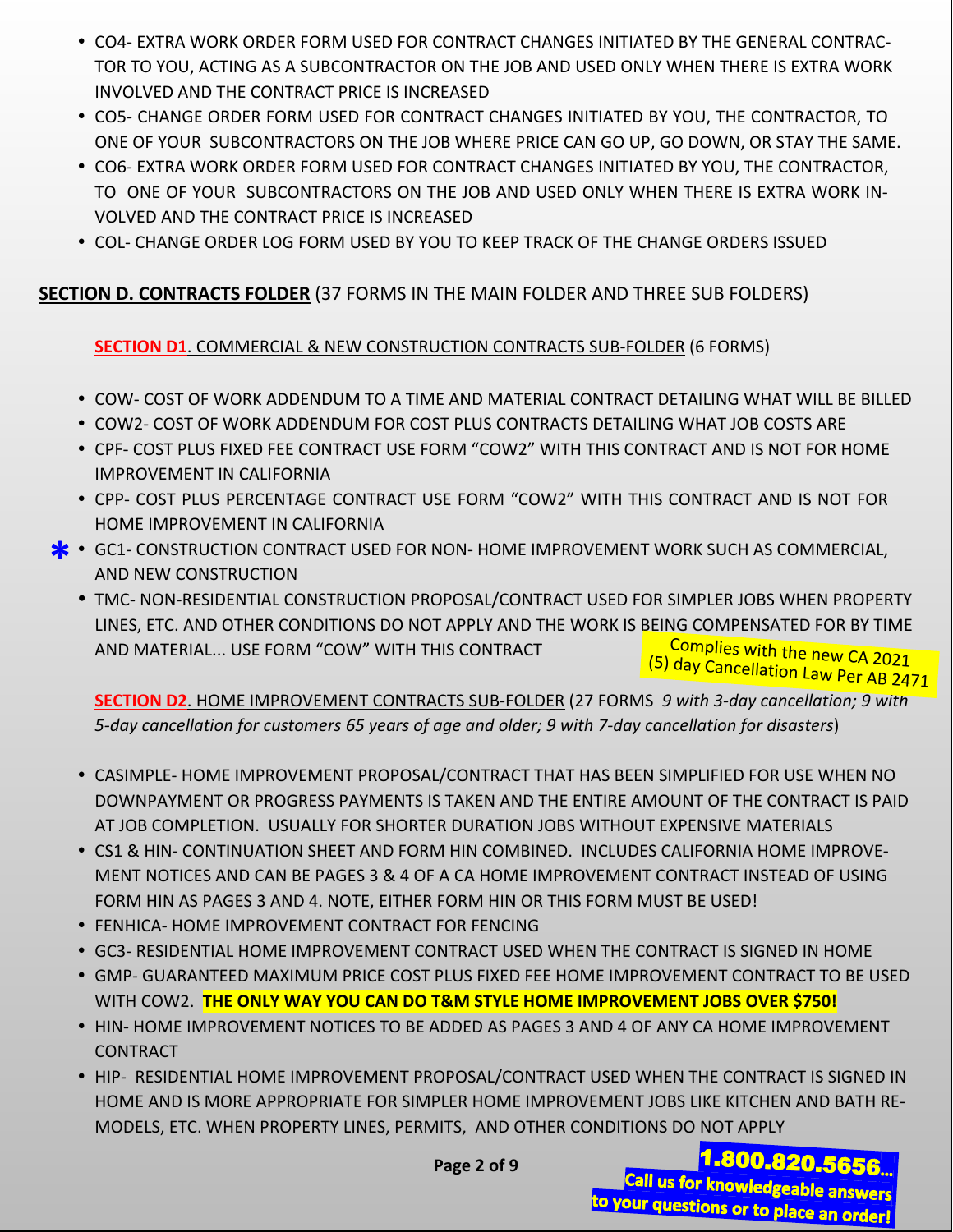- **\*** HIPLETTER-HIP BUT ON STANDARD LETTER SIZE PAPER WITH EXTRA PAGES AND COMPLETE WITH ALL CSLB<br>REQUIRED NOTICES AND THE NOTICE OF CANCELLATION REQUIRED NOTICES AND THE NOTICE OF CANCELLATION
	- **PHIP- HOME IMPROVEMENT CONTRACT FOR PAVER INSTALLATION**

**SECTION D3**. NOTICE OF CANCELLATION SUB-FOLDER (9 FORMS *3 forms with 3-day cancellation; 3 forms with 5-day cancellation for customers 65 years and older; 3 forms with 7-day cancellation for disasters*)

- CN1 & CNW- 3 COPIES OF THE NOTICE OF CANCELLATION FORM AND ONE COPY OF THE WAIVER OF THE THREE DAY RIGHT TO CANCEL TOGETHER IN ONE FORM
- **\*** CN1- THREE DAY RIGHT TO CANCEL NOTICE TO BE GIVEN IN DUPLICATE TO THE CUSTOMER ONLY ON HOME IMPROVEMENT JOBS SIGNED IN- HOME. (2 VERSIONS) HOME IMPROVEMENT JOBS SIGNED IN- HOME. (2 VERSIONS)
	- CNW- WAIVER OF THE 3 DAY RIGHT TO CANCEL A HOME IMPROVEMENT CONTRACT SIGNED IN HOME IN CASE OF AN EMERGENCY

**SECTION D4**. SERVICE AND REPAIR CONTRACTS SUB-FOLDER (6 FORMS 2 *forms with 3-day cancellation; 2 forms with 5-day cancellation for customers 65 and older; 2 forms with 7-day cancellation for disasters*)

- **SRC1- FIXED PRICE SERVICE AND REPAIR CONTRACT USED FOR SMALL SERVICE AND/OR REPAIR JOBS** WHOSE TOTAL VALUE IS LESS THAN \$750. THIS CONTRACT ALLOWS YOU TO START THE JOB WITHOUT WAITING FOR THE THREE DAY CANCELLATION PERIOD.
- **\*** SRC2- TIME AND MATERIAL SERVICE AND REPAIR CONTRACT USED FOR SMALL SERVICE AND/OR REPAIR JOBS WHOSE TOTAL VALUE IS LESS THAN \$750. THIS CONTRACT ALLOWS YOU TO START THE JOB WITH-JOBS WHOSE TOTAL VALUE IS LESS THAN \$750. THIS CONTRACT ALLOWS YOU TO START THE JOB WITH-OUT WAITING FOR THE THREE DAY CANCELLATION PERIOD.

Forget expensive subscriptions… You can add digital signatures on any form with our software before emailing.

**SECTION D5**. MAIN CONTRACT FOLDER (12 FORMS)

- **ADM- ADDENDUM FOR MATCHING EXISTING CONDITIONS AND FINISHES ON THE PROJECT**
- CPS- CONTRACT PAYMENT SCHEDULE USED WHEN THERE ARE MANY PROGRESS PAYMENTS ON THE JOB AND WHEN THERE ARE RETENTIONS
- CPS2- CONTRACT PAYMENT SCHEDULE USED WHEN THERE ARE MANY PROGRESS PAYMENTS ON THE JOB AND WHEN THERE ARE NO RETENTIONS
- **\*** CS1- CONTINUATION SHEET USED WHEN THERE IS NOT ENOUGH ROOM ON ANY FORM... PARTICULARLY<br>SPECIFICATIONS ON A CONTRACT SPECIFICATIONS ON A CONTRACT
	- CS1\_LONG- SAME AS CS1 EXCEPT IS LEGAL SIZE FOR MORE WRITING ROOM
	- HAZ- HAZARDOUS MATERIALS HOLD HARMLESS AGREEMENT USED WHEN THERE MIGHT BE HAZARDOUS MATERIALS ON THE JOB THAT THE CONTRACTOR WILL NOT BE RESPONSIBLE FOR
	- **HHR- HOLD HARMLESS FROM RECOMMENDATIONS FORM USED WHEN YOU RECOMMEND ADDITIONAL** WORK OR A COURSE OF ACTION THAT THE HOMEOWNER DOES NOT WANT TO FOLLOW
	- JCA- JOINT CONTROL ADDENDUM TO BE ADDED TO A CONTRACT CALLING FOR FUNDING CONTROL
	- LCN- LIEN CONTRACT NOTICE ADDED TO ANY HOME IMPROVEMENT CONTRACT THAT TAKES A LIEN OR EN-CUMBRANCE ON THE PROPERTY TO SECURE PAYMENT FOR THE WORK.. MOST OFTEN USED WHEN THE CONTRACTOR IS TAKING A TRUST DEED OUT ON THE PROPERTY AND FINANCING THE WORK THEMSELVES.
	- **MLST- LIST OF MATERIAL, EQUIPMENT OR SERVICES PROVIDER ON THE PROJECT GIVEN TO OWNER WHEN** REQUESTED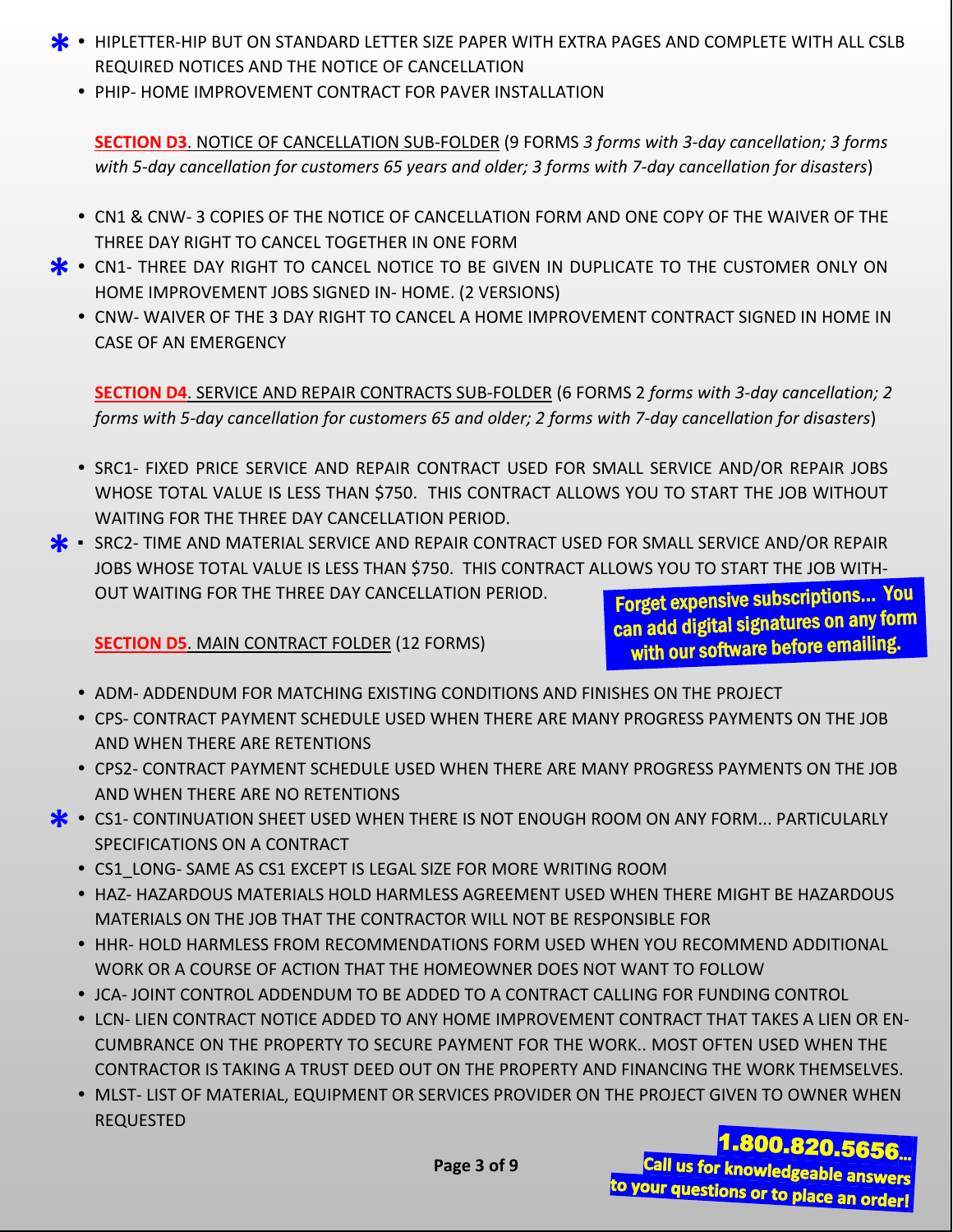- PAS- PROJECT ALLOWANCES ADDENDUM TO DETAIL ITEMS THAT ARE NOT YET SPECIFIED BUT THAT AN AL-LOWANCE FOR THEM IS INCLUDED IN THE CONTRACT PRICE.
- **SLST- LIST OF SUBCONTRACTORS ON THE PROJECT GIVEN TO OWNER WHEN REQUESTED**

# **SECTION E. LIEN RELEASE FORMS FOLDER** (6 FORMS) UPDATED FOR NEW LAWS! NOTE... CALIFORNIA LAW REQUIRES YOU TO GIVE A LIEN RELEASE WHENEVER YOU RECEIVE MONEY!

- CLR- CONDITIONAL LIEN RELEASE FORM UPON FINAL PAYMENT... USED WHEN PAID BY CHECK SO THAT THE LIEN RELEASE IS CONTINGENT UPON THE CHECK BEING GOOD... USED AT THE TIME OF FINAL PAYME THE LIEN RELEASE IS CONTINGENT UPON THE CHECK BEING GOOD... USED AT THE TIME OF FINAL PAYMENT
- CLRP- CONDITIONAL LIEN RELEASE FORM UPON A PROGRESS PAYMENT... USED WHEN PAID BY CHECK SO THAT THE LIEN RELEASE IS CONTINGENT UPON THE CHECK BEING GOOD... USED AT THE TIME OF ANY THAT THE LIEN RELEASE IS CONTINGENT UPON THE CHECK BEING GOOD... USED AT THE TIME OF ANY PROGRESS PAYMENT
	- COM- COMPLETION CERTIFICATE USED AT THE JOB COMPLETION AND USED TO GET A SIGNATURE FROM THE CUSTOMER THAT THE JOB IS COMPLETED AND THAT THEY ARE SATISFIED WITH THE WORK
- **\*** LLR- LABOR LIEN RELEASE FORM USED TO GET LIEN RELEASES FROM THE INDIVIDUAL WORKERS ON THE JOB JOB
- **\*** ULR- UNCONDITIONAL LIEN RELEASE FORM UPON FINAL PAYMENT... THIS LIEN RELEASE IS GOOD AT THE VINDS BEING RELEASED TO THE CONTRACTOR... USEIN TIME OF SIGNING AND IS NOT DEPENDENT ON THE FUNDS BEING RELEASED TO THE CON TIME OF SIGNING AND IS NOT DEPENDENT ON THE FUNDS BEING RELEASED TO THE CONTRACTOR... USED AT THE TIME OF FINAL PAYMENT
- ULRP- UNCONDITIONAL LIEN RELEASE FORM UPON A PROGRESS PAYMENT... THIS LIEN RELEASE IS GOOD AT THE TIME OF SIGNING AND IS NOT DEPENDENT ON THE FUNDS BEING RELEASED TO THE CONTRAC-AT THE TIME OF SIGNING AND IS NOT DEPENDENT ON THE FUNDS BEING RELEASED TO THE CONTRAC-TOR... USED AT THE TIME OF ANY PROGRESS PAYMENT 1.800.820.5656

Call us for knowledgeable answers to your questions or to place an order!

#### **SECTION F. MISCELLANEOUS BUSINESS FORMS FOLDER** (13 FORMS)

#10 MATCHING ENVELOPE- ...#10 SIZE ENVELOPE THAT MATCHES ALL THE OTHER PAPERWORK

- CCA- CREDIT CARD AUTHORIZATION
- DFR- DAILY FIELD REPORT USED FOR DOCUMENTING PROJECT CONDITIONS, SCHEDULING, EVENTS… ETC.
- **DR1- SIMPLE DAILY REPORT ON JOB MATERIALS, SUBCONTRACTOR WORK DONE, WORK DONE BY YOUR** EMPLOYEES, EQUIPMENT RENTED, AND GENERAL JOB NOTES AS WELL AS ANY CHANGE ORDERS
- FAX- FAX TRANSMITTAL COVER SHEET THAT MATCHES YOUR OTHER PAPERWORK
- LTH- MATCHING LETTERHEAD ... LETTERHEAD THAT MATCHES YOUR OTHER PAPERWORK
- MEM- CONSTRUCTION MEMORANDUM FORM USED TO DOCUMENT CONVERSATIONS OR OTHER JOB RE-LATED COMMUNICATIONS
- PO1- PURCHASE ORDER FORM USED TO DOCUMENT ORDERS FOR MATERIALS AND EQUIPMENT
- **RFI- REQUEST FOR INFORMATION FORM USED TO NOTIFY PROJECT PARTNERS THAT YOU ARE HAVING A** PROBLEM AND CANNOT PROCEED UNTIL YOU GET CLARIFICATION/FURTHER INSTRUCTIONS FROM THEM
- **RFT- REQUEST FOR TECHNICAL INSTRUCTIONS FORM USED WHEN A COMPONENT OF A PROJECT PARTNERS** CONTRIBUTION TO THE JOB CANNOT BE PERFORMED AS DETAILED IN THE PLANS AND SPECIFICATIONS AND FURTHER WRITTEN INSTRUCTIONS MUST BE GIVEN BEFORE PROCEEDING... THIS FORM ALSO MAKES THE PROJECT PARTNER AWARE THAT YOU ARE INCURRING DAMAGE DELAYS BECAUSE OF THIS AND MAY ASK FOR COMPENSATION
- **SUB- SUBMITTAL FORM USED WHEN SUBMITTING SAMPLES OR ALTERNATE MATERIALS/TECHNIQUES THAT** MUST BE APPROVED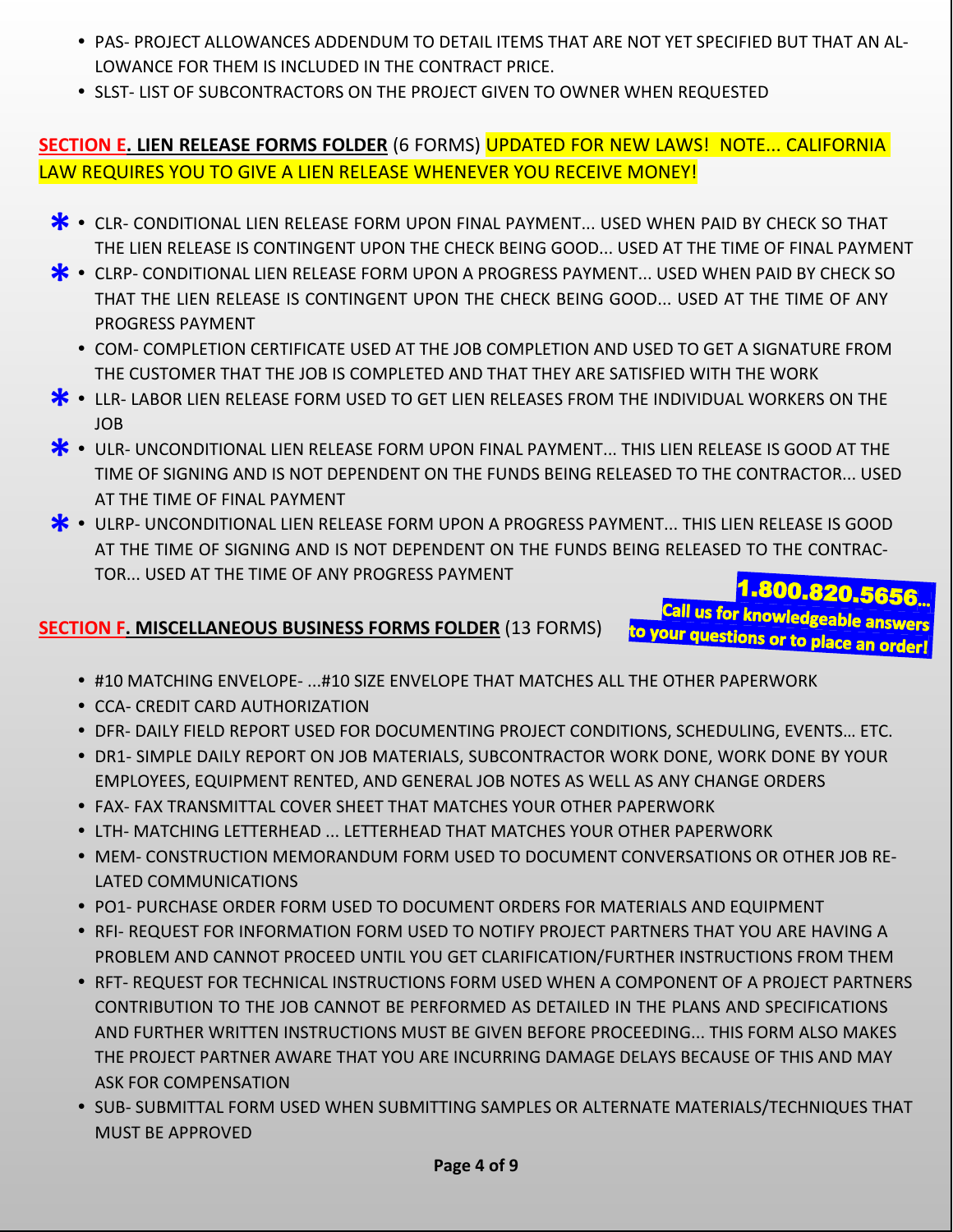- TRN- TRANSMITTAL FORM USED FOR TRANSMITTING CONSTRUCTION DOCUMENTS AND/OR SAMPLES TO ANOTHER PARTY
- WTS- WEEKLY TIME SHEET USED TO DOCUMENT THE TIME SPENT BY AN EMPLOYEE OVER A WEEK ON VAR-IOUS JOBS AND PROJECTS AND INCLUDES A TABLE OF JOB CODES

#### **SECTION G. PRE-LIEN, LIEN FORMS FOLDER** (10 FORMS)

Forget expensive subscriptions… You can add digital signatures on any form with our software before emailing.

- CAT- TRANSMITTAL LETTER TO BE GIVEN WITH THE CALIFORNIA PRELIMINARY NOTICE TO EXPLAIN THE FORM AND "SOFTEN THE BLOW" AGAINST THE PRIME CONTRACTOR WITH THE PROPERTY OWNER.
- **\*** CPN- CALIFORNIA PRELIMINARY NOTICE OR 20-DAY NOTICE PUBLIC AND PRIVATE VERSIONS TO BE GIVEN TO THE PROPERTY OWNER, LENDER, AND ANY OTHER PARTY OF INTEREST TO INFORM THEM YOU ARE A TO THE PROPERTY OWNER, LENDER, AND ANY OTHER PARTY OF INTEREST TO INFORM THEM YOU ARE A SUPPLIER OF MATERIALS OR LABOR ON THE JOB AND ARE ENTITLED TO LIEN RIGHTS. THIS NOTICE MUST BE GIVEN TO PRESERVE YOUR RIGHT TO LIEN WHEN YOU ARE A SUBCONTRACTOR ON THE PROJECT OR IF YOU ARE A DIRECT CONTRACTOR AND THERE IS A CONSTRUCTION LENDER. THIS IS NOW REQUIRED BY CAL-IFORNIA LAW AND IS NO LONGER "OPTIONAL" EVEN IF YOU DO NOT INTEND TO EVER FILE A LIEN.
	- **MEC- CALIFORNIA MECHANICS LIEN TO BE FILED WITH THE COUNTY RECORDER WHEN YOU ARE NOT PAID** BY THE PROPERTY OWNER AND WANT TO CLAIM A LIEN TO BE PAID OUT OF THE PROPERTY.
	- NNR- NOTICE OF NON-RESPONSIBILITY FORM USED WHENEVER WORK IS BEING DONE TO PROPERTY THAT THE OWNER OF THE PROPERTY DID NOT AUTHORIZE. THIS FORM PREVENTS LIENS AGAINST THE PROPERTY FOR WORK AUTHORIZED BY SOMEONE OTHER THAN THE PROPERTY OWNER SUCH AS A TENANT.
	- NOC- NOTICE OF COMPLETION FORM USED TO SET A DATE THAT THE PROPERTY WAS COMPLETED AND LIMIT THE TIME LIEN CLAIMANTS MAY FILE A LIEN.
	- . NOS- NOTICE OF CESSATION FORM USED TO SET A DATE THAT WORK ON THE PROPERTY HAS CEASED, USU-ALLY FOR NON-PAYMENT, BUT CAN BE BECAUSE A CONTRACTOR HAS ABANDONED THE JOB. THIS FORM HAS RAMIFICATIONS ON THE TIME FRAME FOR FILING LIENS AND STOP NOTICES.
	- RML- RELEASE OF MECHANICS LIEN USED WHEN A LIEN THAT HAS BEEN FILED WITH THE COUNTY RECORD-ER HAS BEEN SATISFIED OR IS BEING RELEASED FOR OTHER REASONS
	- **STP- STOP NOTICE IS ESSENTIALLY A "LIEN" AGAINST CONSTRUCTION FUNDS ON A PROJECT. THIS FORM IS** GIVEN TO THE CONSTRUCTION LENDER INFORMING THEM THAT WORK WILL STOP UNTIL OUTSTANDING BILL(S) ARE BROUGHT CURRENT AND THE LENDER IS OBLIGATED TO SEE THAT ENOUGH MONEY IS HELD BACK TO PAY FOR YOUR CONTRACT AND FOR ANY LEGAL OR COLLECTION FEES YOU INCUR BECAUSE OF THE OVERDUE BALANCE.
	- **STR- STOP NOTICE RELEASE FOR PRIVATE JOBS GIVEN WHEN OUTSTANDING AMOUNTS OWED TO YOU ARE** BROUGHT CURRENT.
	- **STR2- STOP NOTICE RELEASE FOR PUBLIC JOBS GIVEN WHEN OUTSTANDING AMOUNTS OWED TO YOU ARE** BROUGHT CURRENT.

#### **SECTION H. SUBCONTRACTORS FOLDER** (5 FORMS)

**• BC1- BACK CHARGE NOTICE FORM USED TO NOTIFY SUBCONTRACTORS THAT THEY WILL OR THAT THEY** HAVE CAUSED THE CONTRACTOR TO BE DAMAGED AND THE AMOUNT AND DESCRIPTION OF THIS DAM-AGE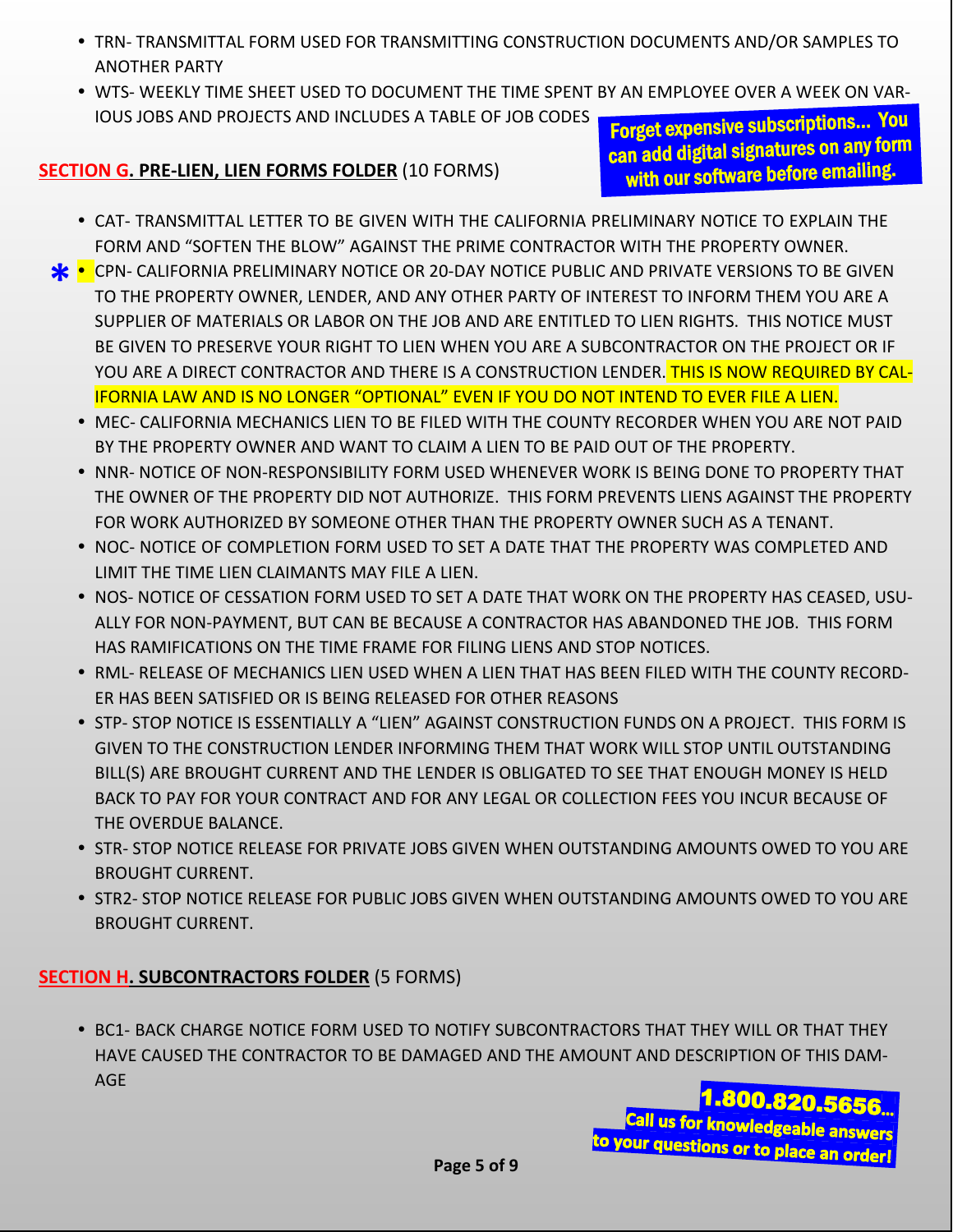- **NTP- NOTICE TO PERFORM USED TO NOTIFY SUBCONTRACTORS OF THEIR FAILINGS ON THE JOB AND TO** DEMAND CORRECTION WITHIN A SPECIFIC PERIOD OF TIME OR FACE A BACK CHARGE AND/OR GENERAL DAMAGES TO THE CONTRACTOR THAT THE SUBCONTRACTOR WILL BE LIABLE FOR
- **SC1- SUBCONTRACT AGREEMENT USED BETWEEN THE CONTRACTOR AND ANOTHER CONTRACTOR WHO** WILL BE DOING WORK ON A PROJECT OF THE CONTRACTOR'S AND WHO IS THEREFORE A SUBCONTRAC-TOR OF THE CONTRACTOR
- SC2- SUBCONTRACT AGREEMENT SAME AS FORM SC1. THAT INCLUDES AN INDEMNITY CLAUSE OF THE TYPE REQUIRED BY MANY COMMERCIAL LIABILITY COMPANIES TO BE USED BY THEIR INSURED IN AGREE-MENTS WITH THE INSURED CONTRACTOR'S SUBCONTRACTORS
- SC3- SUBCONTRACT FORM USED AS AN AGREEMENT BETWEEN YOUR COMPANY AND ANOTHER CON-<br>TRACTOR... USUALLY A GENERAL CONTRACTOR OR BUILDER... WHOM YOU ARE SUBCONTRACTING WOR TRACTOR... USUALLY A GENERAL CONTRACTOR OR BUILDER... WHOM YOU ARE SUBCONTRACTING WORK FROM

#### **SECTION I. WARRANTY FOLDER** (3 FORMS)

- CWC4- LIMITED LABOR WARRANTY FOR WORKMANSHIP IN CERTIFICATE FORMAT
- **\*** WC4- LIMITED LABOR WARRANTY WORKMANSHIP IN STANDARD FORMAT<br>• WCP- PLANT WARRANTY
	- WCP- PLANT WARRANTY

#### **OPTIONAL MARKETING PACKAGE** (17 FORMS)

1.800.820.5656 Call us for knowledgeable answers to your questions or to place answers

- MARKETING DOOR HANGER TEMPLATE- ...USED AS A MARKETING TOOL TO GET LEADS AND SELL JOBS
- SORRY WE MISSED YOU DOOR HANGER TEMPLATE- USED WHEN AN APPOINTMENT IS MISSED
- GIF- CONTRACTOR INFORMATION LABEL USED TO KEEP YOUR COMPANY INFORMATION HANDY FOR YOUR CUSTOMERS AND TO GET REPEAT BUSINESS FROM YOUR CUSTOMERS AND REFERRALS
- LANDSCAPING BROCHURE TEMPLATE
- LAWN CARE BROCHURE TEMPLATE
- MATCHING LANDSCAPING ADVERTISEMENT
- MATCHING LAWN CARE ADVERTISEMENT
- MATCHING LANDSCAPING BUSINESS CARD
- MATCHING LAWN CARE BUSINESS CARD
- MATCHING LANDSCAPING #10 ENVELOPE
- MATCHING LAWN CARE #10 ENVELOPE
- MATCHING LANDSCAPING FLYER
- MATCHING LAWN CARE FLYER
- MATCHING LANDSCAPING LETTERHEAD
- MATCHING LAWN CARE LETTERHEAD
- MATCHING LANDSCAPING POSTER
- **MATCHING LAWN CARE POSTER**

Forget expensive subscriptions… You can add digital signatures on any form with our software before emailing.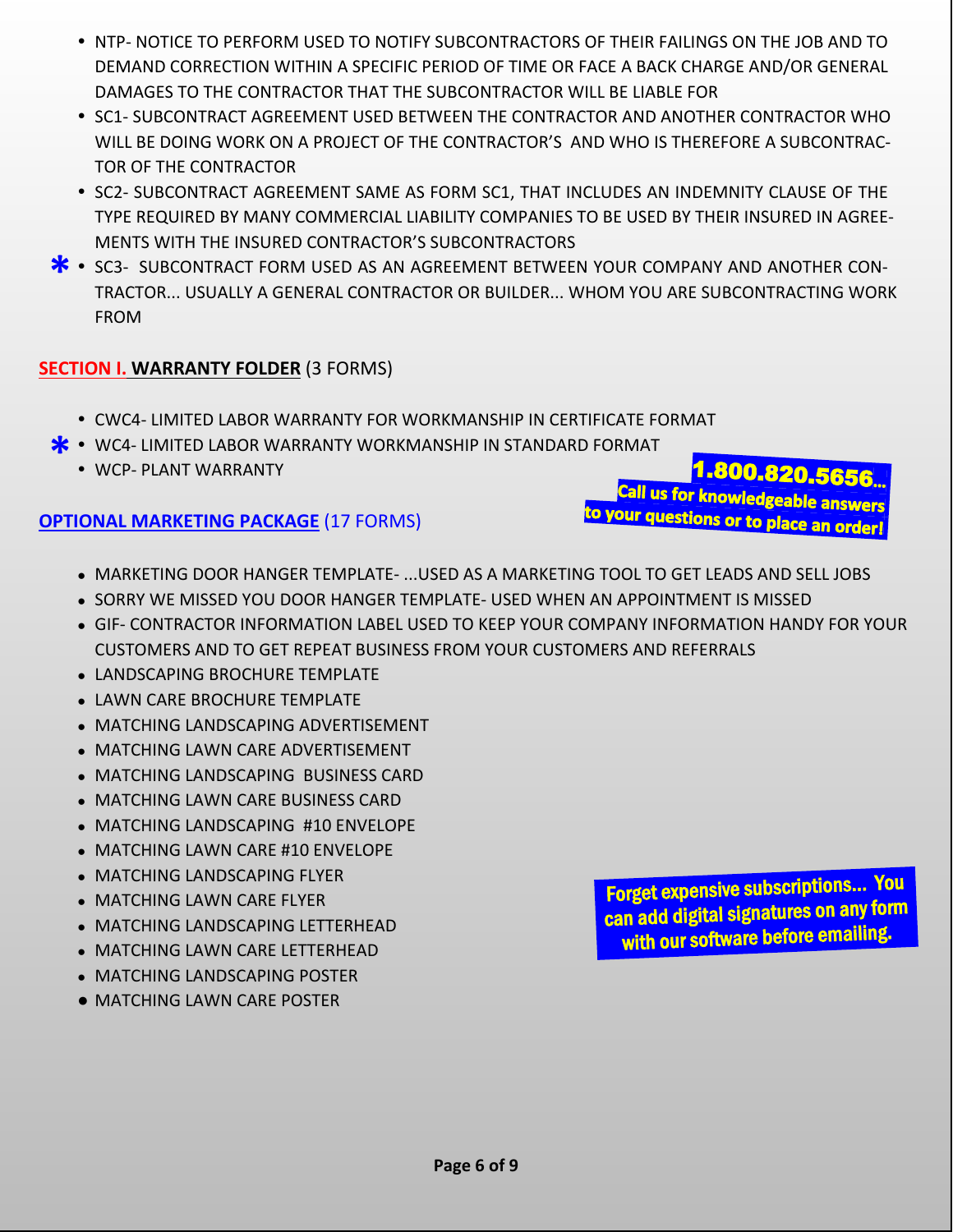# **SECTION J. OPTIONAL INDEPENDENT CONTRACTOR AGREEMENTS** (4 FORMS-**If you use Salespeople, you NEED THESE FORMS!**)

- SALESPERSON AGREEMENT TO DESIGNATE TERMS AND CONDITIONS YOU WILL REQUIRE OF ANY SALESPER-SONS WHO DO ESTIMATION, CLOSING FOR YOUR COMPANY. DESIGNATES THE TERMS TO MAKE THE SALESPERSON AN INDEPENDENT CONTRACTOR.
- GC2- CONSTRUCTION CONTRACT USED FOR NON- HOME IMPROVEMENT WORK SUCH AS COMMERCIAL, AND NEW CONSTRUCTION USED WHEN A SALESMAN WILL BE SIGNING THE CONTRACT AS AN AGENT FOR THE CONTRACTOR
- GC4- RESIDENTIAL HOME IMPROVEMENT CONTRACT USED WHEN THE CONTRACT IS SIGNED IN HOME AND WHEN A SALESMAN WILL BE SIGNING THE CONTRACT AS AN AGENT FOR THE CONTRACTOR
- SUBCONTRACTOR AGREEMENT TO DESIGNATE TERMS AND CONDITIONS YOU WILL REQUIRE OF ANY SUB-CONTRACTOR WHO DOES WORK FOR YOUR COMPANY. THIS IS A "BLANKET" AGREEMENT. DESIGNATES THE TERMS TO MAKE THE SUBCONTRACTOR AN INDEPENDENT CONTRACTOR.

# **PRICING FOR THE DIFFERENT PACKAGES IS ON THE NEXT PAGE… BE SURE TO CONTINUE!**

1.800.820.5656... Call us for knowledgeable answers to your questions or to place an order!

Forget expensive subscriptions… You can add digital signatures on any form

INCLUDES THE NEW (2021) CA LAW REGARDING EXTENDING THE CANCELLATION PERIOD FROM 3 DAYS TO 5 DAYS FOR HOMEOWNERS 65 YEARS OF AGE OR OLDER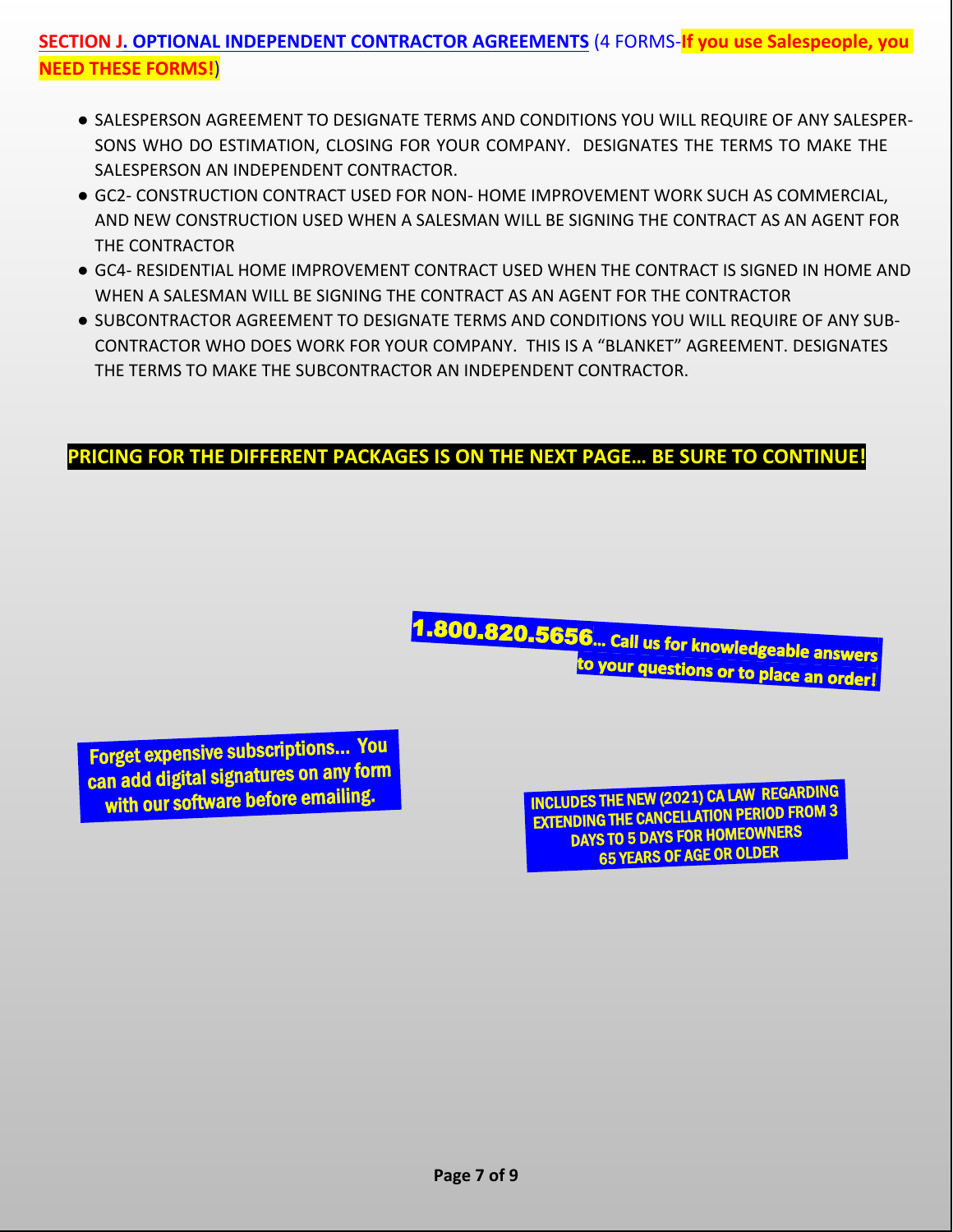| <b>ACT Contractors Forms Software Our Most Popular Form Solution</b> |                                                                                                                                                                                                                                                                                                 |              |  |  |
|----------------------------------------------------------------------|-------------------------------------------------------------------------------------------------------------------------------------------------------------------------------------------------------------------------------------------------------------------------------------------------|--------------|--|--|
| <b>CATALOG NUMBER</b>                                                | <b>DESCRIPTION</b>                                                                                                                                                                                                                                                                              | <b>PRICE</b> |  |  |
| <b>FODL1CA</b>                                                       | <b>ACT CONTRACTORS FORMS Software for California Landscaping</b><br>Contractors with ALL 96 forms shown above  We set-up your LOGO<br>& Company Information ON EACH & EVERY FORM- A true "TURN-<br><b>KEY" Form Solution</b>                                                                    | \$419.00     |  |  |
|                                                                      |                                                                                                                                                                                                                                                                                                 |              |  |  |
| <b>FODL3CA</b>                                                       | ACT CONTRACTORS FORMS Software for California Landscaping<br>Contractors with the 15 essential forms shown with a <b>BLUE</b> asterisk in<br>the list above  We set-up your LOGO & Company Information ON<br>ALL 15 FORMS- A "TURNKEY" Form Solution.                                           | \$289.00     |  |  |
|                                                                      |                                                                                                                                                                                                                                                                                                 |              |  |  |
| <b>FODL5CA</b>                                                       | <b>ACT CONTRACTORS FORMS Software for California Landscaping</b><br>Contractors with ANY 5 forms from the list shown above  We set-up<br>your LOGO & Company Information ON ALL 5 Forms.                                                                                                        | \$249.00     |  |  |
|                                                                      |                                                                                                                                                                                                                                                                                                 |              |  |  |
| Package                                                              | <b>OPTIONAL- Marketing OPTIONAL add on to FODL1CA or FODL3CA or FODL5CA and adds</b><br>the 12 MARKETING Templates listed above.                                                                                                                                                                | \$125.00     |  |  |
|                                                                      |                                                                                                                                                                                                                                                                                                 |              |  |  |
|                                                                      | OPTIONAL add on to FODL1CA or FODL3CA or FODL5CA and adds<br><b>OPTIONAL- Independent the 2 Independent Contractors Agreements for Salespeople and Subs</b><br>Contractor/Sales Package who will be 1099 compensated. And 2 Contracts for Salesperson who<br>sign contracts for the Contractor. | \$125.00     |  |  |
|                                                                      |                                                                                                                                                                                                                                                                                                 |              |  |  |
|                                                                      | <b>OPTIONAL- USB Install</b> OPTIONAL install from a USB Flash Drive instead of Disks (useful if you<br>do not have a disk drive on your computer but do have a USB port!                                                                                                                       | \$20.00      |  |  |
| <b>OPTIONAL--Download</b>                                            | OPTIONAL RUSH orders we prepare a download of the software with-<br>in 12 hours after your approval of the layout IF YOU NEED IT FAST!                                                                                                                                                          | \$25.00      |  |  |



#### SOME ADVANTAGES OF OUR SOFTWARE PROGRAM

- 1. Complete Program Just needs MS Windows to install into.
- 2. Includes Unlimited Use of ALL Forms with NO Recurring FEES.
- 3. Fill out any form on your MS Windows computer or laptop (install software on both).
- 4. Print out Blank Forms for use in the field.
- 5. Print your own Carbonless Multi-Part Forms… we show you how.
- 6. Spell Check your text. Format text however you like.
- 7. Save copies to your hard drive for future reference and editing.
- 8. Draw simple diagrams and layouts.
- 9. Change the forms themselves… forms are not locked and are fully editable… make the form fit your business.
- 10. Change your phone number or anything else… No Problem!
- 11. Add digital photos to any form with simple drag and drop, resize, even do simple photo editing.
- 12. Email any form as a secure PDF from within the software with or without a DIGITAL SIGNATURE.
- 13. Meets CSLB and Federal laws.
- 14. We EVEN keep you current with new CA laws… ask us how!

**Page 8 of 9**

1.800.820.5656... Call us for knowledgeable answers to your questions or to place an order!